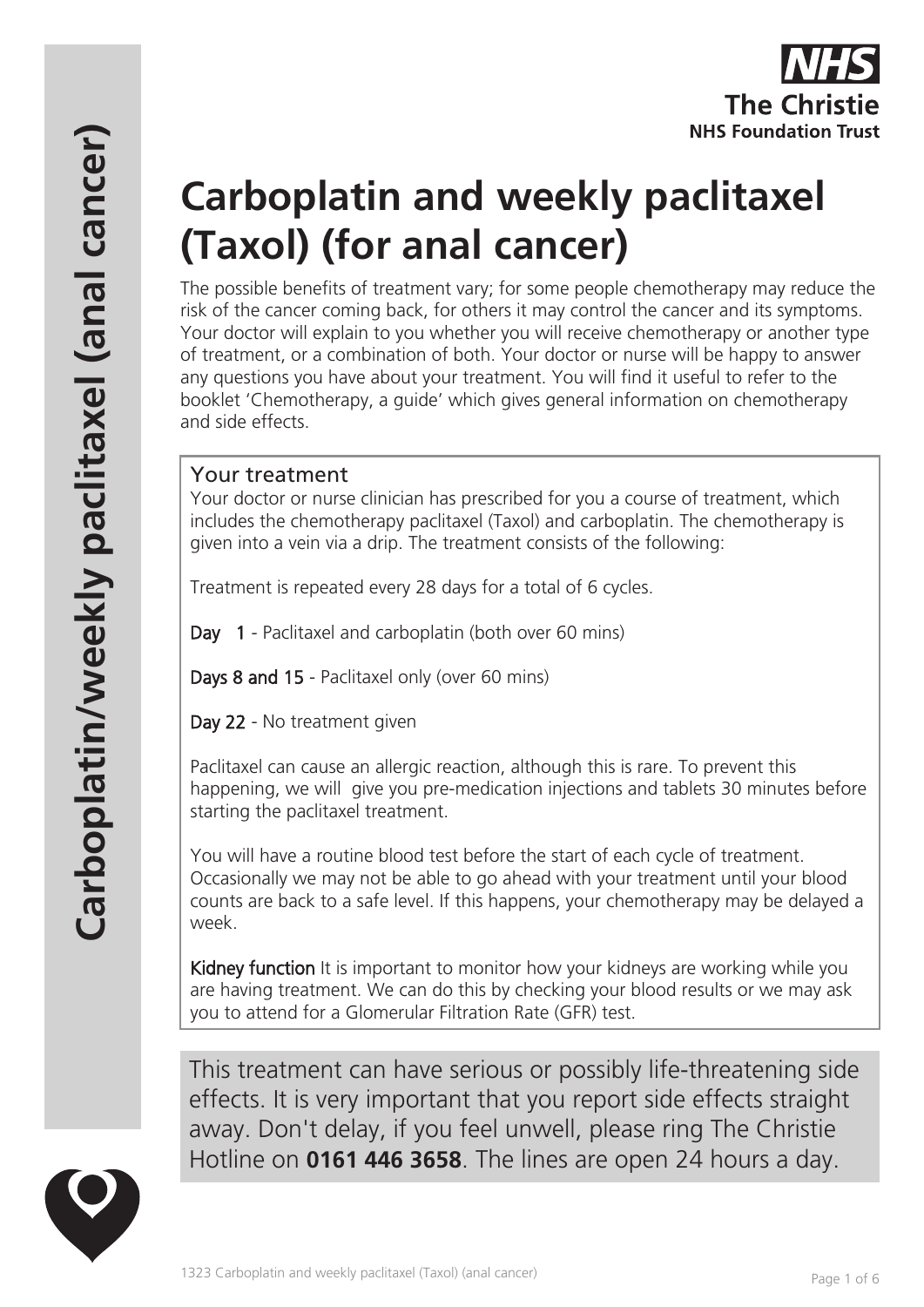# Possible side effects

Chemotherapy can cause many different side effects. Some are more likely to occur than others. Everyone is different and not everyone gets all the side effects. Most side effects are usually temporary, but in some rare cases they can be life-threatening. It is important to tell your hospital doctor or nurse about any side effects so they can be monitored and, where possible, treated.

# Increased risk of serious infection (Warning!)

You are vulnerable to infection while you are having chemotherapy. Minor infections can become lifethreatening in a matter of hours if left untreated. Symptoms of infection include fever, shivering, sweats, sore throat, diarrhoea, discomfort when you pass urine, cough or breathlessness. We recommend that you use a digital thermometer so you can check your temperature. You can buy one from your local chemist.

#### If you feel unwell, you have symptoms of an infection or your temperature is 37.5ºC or above, or below 36ºC contact The Christie Hotline straight away.

# Allergic reactions (Warning!)

A small number of patients can have an allergic reaction to **paclitaxel** and very rarely to **carboplatin**. Reactions can include breathlessness, a feeling of dizziness, skin rashes, itching, a high temperature, shivering, redness of the face, headache, anxiety, and a desire to pass urine. You will be monitored throughout your treatment for any signs of an allergic reaction but it is important to tell your nurse or doctor if you have any of these signs, or feel unwell in any way.

# Common side effects (more than 1 in 10)

## • Bruising or bleeding (Warning!)

This treatment can reduce the production of platelets which help the blood clot. Let your doctor know if you have any unexplained bruising or bleeding, such as nosebleeds, bloodspots or rashes on the skin, and bleeding gums. You may need a platelet transfusion.

# • Anaemia (low number of red blood cells) (Warning!)

While having this treatment you may become anaemic. This may make you feel tired and breathless. Let your doctor or nurse know if these symptoms are a problem. You may need a blood transfusion.

#### • Nausea and vomiting (sickness)

The severity of this varies from person to person. Anti-sickness medication may be given along with your chemotherapy to prevent this. You may also be given anti-sickness tablets to take at home. If you continue to feel or be sick, contact your GP or this hospital, because your anti-sickness medication may need to be changed or increased.

#### • Hair loss

You will usually lose all of your hair. The hair falls out gradually 10 to 14 days following your first course of treatment. Body and facial hair can also fall out. The time scale varies from person to person. Please remember that this is a temporary side effect and your hair will grow back when your treatment is complete. Very rarely, hair loss can be permanent. If you would like an appointment with the wig service, this can be arranged for you by visiting the cancer information centre. Ask the staff for a copy of the 'Wig fitting service'.

The Maggie's Centre runs a Talking Heads hair loss support workshop for anyone who is anticipating or experiencing hair loss (both men and women). These sessions cover the practicalities of hair loss as well as offering support with its emotional impact. Contact Maggie's on 0161 641 4848 or email manchester@maggiescentres.org.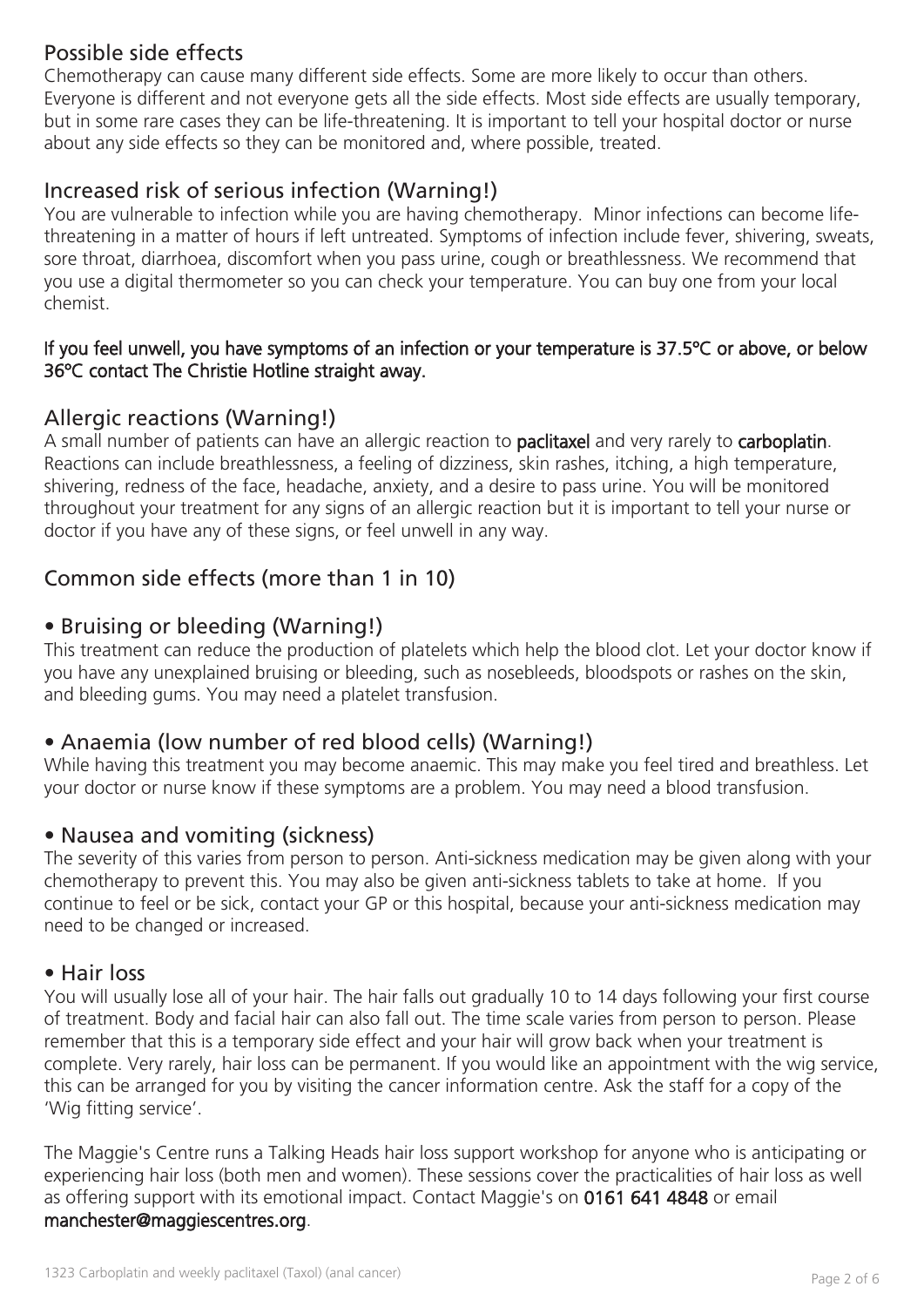# • Tingling and numbness in the fingers or toes

This is due to the effect of paclitaxel on the nerves and is known as peripheral neuropathy. You may also notice that you have difficulty doing up buttons or similar tasks. Tell your doctor if you notice any numbness or tingling in your hands or feet. This usually improves a few months after treatment has finished although this may be permanent.

# • Lethargy

Some chemotherapy may make you feel tired and lacking in energy. It can be frustrating when you feel unable to cope with routine tasks. If you do feel tired, take rest and get help with household chores. If necessary, take time off work. Gentle exercise, such as walking, can be beneficial.

### • Muscle and joint pains

Sometimes you may experience pain in the muscles in your legs. A simple painkiller will help. Ask your doctor for advice on this.

## • Sore mouth

Your mouth may become sore or dry, or you may notice small mouth ulcers during this treatment. Drinking plenty of fluids and cleaning your teeth regularly and gently with a soft toothbrush can help to reduce the risk of this happening. We can prescribe a mouthwash for you to use during treatment. You can dilute this with water if your mouth is sore. Ask your doctor or nurse for further advice. There is also general mouth care information in the chemotherapy booklet. If you continue to have a sore mouth, please contact The Christie Hotline.

# Uncommon side effects (less than 1 in 10)

#### • Diarrhoea

If this becomes a problem while you are having treatment, anti-diarrhoea tablets can be bought from a pharmacy or prescribed by your GP for a temporary period until this is resolved. If the problem persists contact The Christie. If you develop severe diarrhoea it is important to contact The Christie straightaway as this may be a sign of a serious infection.

#### • Constipation

Try to drink plenty of fluids. Report this to your hospital doctor or nurse who can advise you regarding diet and who may prescribe a suitable laxative. Ask the staff for a copy of 'Eating: help yourself' which has useful ideas about diet when you are having treatment.

#### • Nail changes

You may see nail changes and discolouration of your nail bed.

# Rare side effects (less than 1 in 100)

#### • Extravasation

Extravasation is when chemotherapy leaks outside the vein. If you develop redness, soreness or pain at the injection site at any time please let us know straight away. Paclitaxel can cause pain where the injection is given, or along the vein. If you feel pain, tell your doctor or nurse as they can slow the drip to reduce the reaction.

#### • Low blood pressure

Your blood pressure will be checked during your treatment. Let the doctor know if you feel faint or dizzy.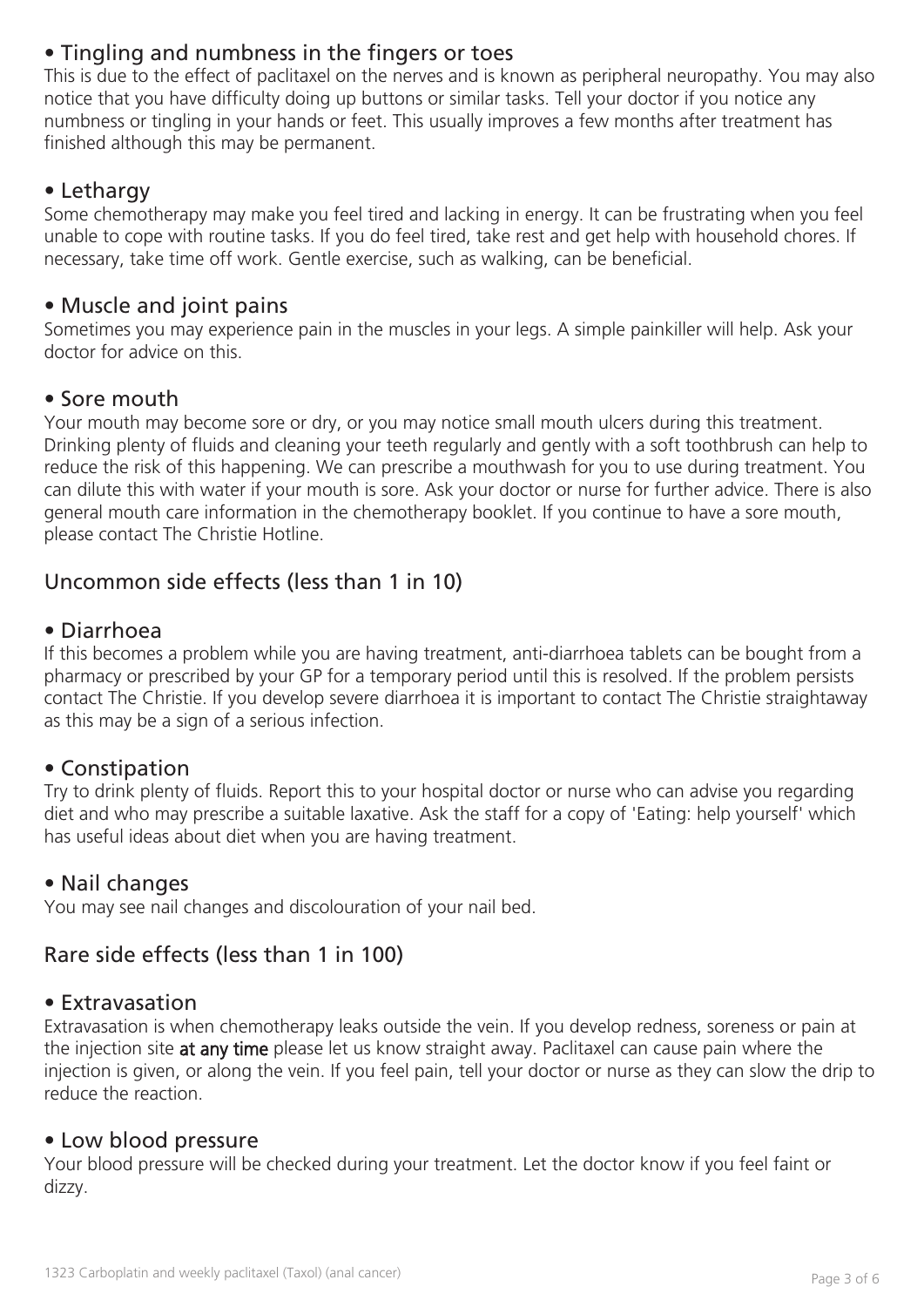# • Changes in heart rate

Paclitaxel can sometimes cause a temporary slowing of the heart rate known as bradycardia. This usually does not cause any harm.

#### • Abdominal pain

This may start a few days after finishing chemotherapy and may last for a few days. Please contact The Christie if this happens. Your doctor can prescribe painkillers if appropriate.

## • Tinnitus & high frequency hearing loss

You may develop tinnitus (ringing in the ears). This sensation should subside when your treatment finishes. High frequency hearing loss can occur with this chemotherapy. In rare cases this may be permanent.

## Seriously and potentially life threatening side effects

In a small number of patients chemotherapy can result in very severe side effects which may rarely result in death. The team caring for you will discuss the risk of these side effects with you.

#### Other medicines

Some medicines can be harmful to take when you are having chemotherapy. Let your doctor know about any medications you are taking, including non-prescribed medicines such as complementary therapies and herbal remedies.

# Sex, contraception & fertility

Protecting your partner and contraception We recommend that you or your partner use a condom during sexual intercourse while you are having the course of chemotherapy. Chemotherapy is dangerous to unborn babies and this will also protect you and your partner from any chemotherapy drugs that may be present in semen and in the vagina. If you suspect that you may be pregnant please tell your doctor immediately.

Fertility This chemotherapy may affect your ability to have children. Your doctor or nurse should have discussed this with you. If not, please ask them before you start treatment.

Loss of periods Due to the effects of chemotherapy on the ovaries you may find that your periods become irregular or may eventually stop. In younger women this may be temporary, but if you are closer to your menopause it may be permanent. This will result in hot flushes, sweats and vaginal dryness.

#### Late side effects

Some side effects may become evident only after a number of years. In reaching any decision with you about treatment, the potential benefit you receive from treatment will be weighed against the risks of serious long term side effects to the heart, lungs, kidneys and bone marrow. With some drugs there is also a small but definite risk of developing another cancer. If any of these problems specifically applies to you, the doctor will discuss these with you and note this on your consent form.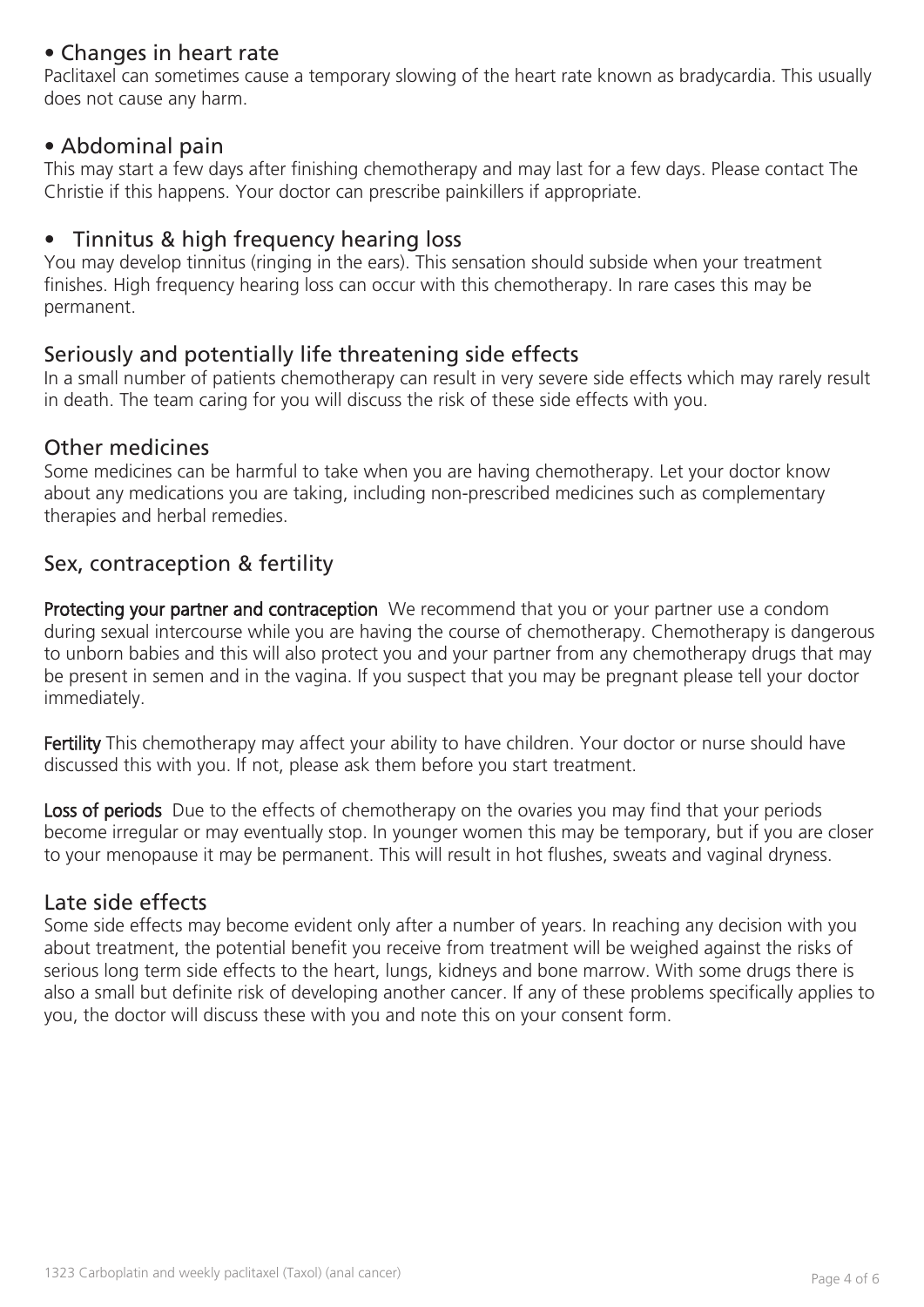# **Contacts**

If you have any general questions or concerns about your treatment, please ring the area where you are having treatment:

Administration enquiries - 0161 918 7606/7610 Chemotherapy nurse - 0161 918 7171 Clinical trials unit - 0161 918 7663

For advice ring The Christie Hotline on 0161 446 3658 (24 hours)

Your consultant is: .....................................................................

Your hospital number is: ...........................................................

Your key worker is: ....................................................................